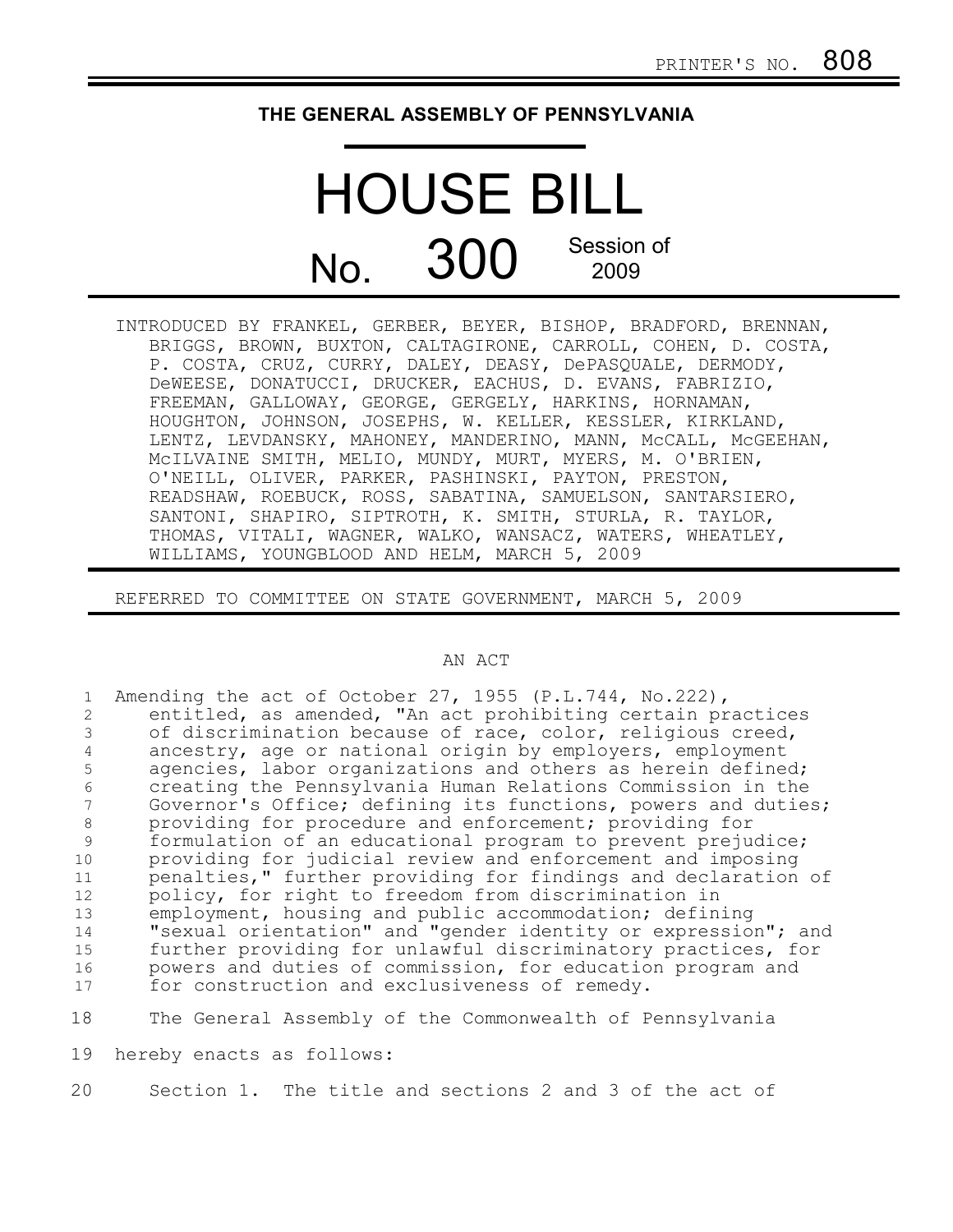October 27, 1955 (P.L.744, No.222), known as the Pennsylvania Human Relations Act, amended December 20, 1991 (P.L.414, No.51), are amended to read: 1 2 3

4

## AN ACT

Prohibiting certain practices of discrimination because of race, color, religious creed, ancestry, sexual orientation, gender identity or expression, age or national origin, by employers, employment agencies, labor organizations and others as herein defined; creating the Pennsylvania Human Relations Commission in the Governor's Office; defining its functions, powers and duties; providing for procedure and enforcement; providing for formulation of an educational program to prevent prejudice; providing for judicial review and enforcement and imposing penalties. 5 6 7 8 9 10 11 12 13 14

Section 2. Findings and Declaration of Policy.-- 15

(a) The practice or policy of discrimination against individuals or groups by reason of their race, color, familial status, religious creed, ancestry, sexual orientation, gender identity or expression, age, sex, national origin, handicap or disability, use of guide or support animals because of the blindness, deafness or physical handicap of the user or because the user is a handler or trainer of support or guide animals is a matter of concern of the Commonwealth. Such discrimination foments domestic strife and unrest, threatens the rights and privileges of the inhabitants of the Commonwealth, and undermines the foundations of a free democratic state. The denial of equal employment, housing and public accommodation opportunities because of such discrimination, and the consequent failure to utilize the productive capacities of individuals to their fullest extent, deprives large segments of the population 16 17 18 19 20 21 22 23 24 25 26 27 28 29 30

20090HB0300PN0808 - 2 -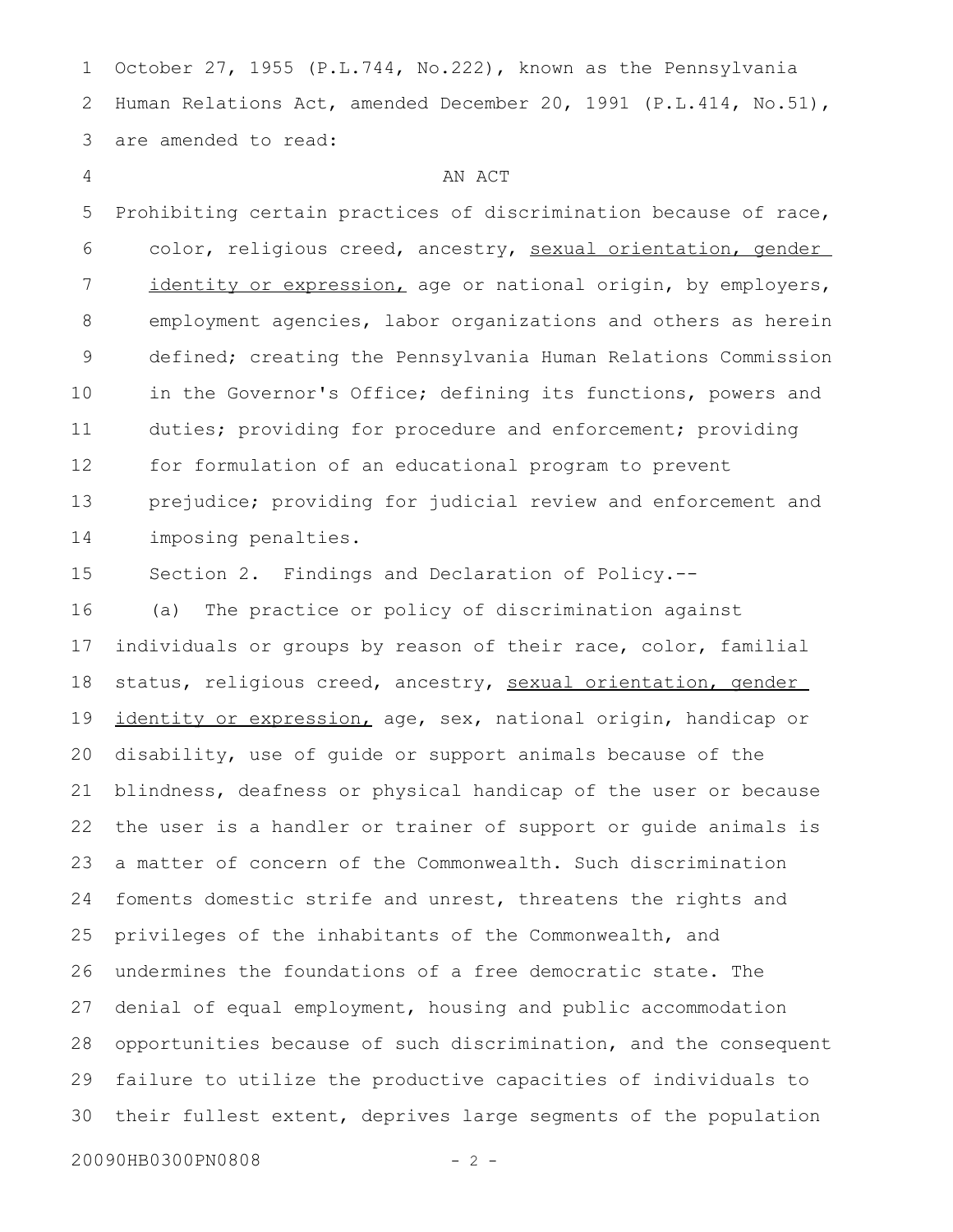of the Commonwealth of earnings necessary to maintain decent standards of living, necessitates their resort to public relief and intensifies group conflicts, thereby resulting in grave injury to the public health and welfare, compels many individuals to live in dwellings which are substandard, unhealthful and overcrowded, resulting in racial segregation in public schools and other community facilities, juvenile delinquency and other evils, thereby threatening the peace, health, safety and general welfare of the Commonwealth and its inhabitants. 1 2 3 4 5 6 7 8 9 10

(b) It is hereby declared to be the public policy of this Commonwealth to foster the employment of all individuals in accordance with their fullest capacities regardless of their race, color, religious creed, ancestry, sexual orientation, gender identity or expression, age, sex, national origin, handicap or disability, use of guide or support animals because of the blindness, deafness or physical handicap of the user or because the user is a handler or trainer of support or guide animals, and to safeguard their right to obtain and hold employment without such discrimination, to assure equal opportunities to all individuals and to safeguard their rights to public accommodation and to secure housing accommodation and commercial property regardless of race, color, familial status, religious creed, ancestry, sexual orientation, gender identity or expression, age, sex, national origin, handicap or disability, use of guide or support animals because of blindness or deafness of the user or because the user is a handler or trainer of guide or support animals. 11 12 13 14 15 16 17 18 19 20 21 22 23 24 25 26 27 28

(c) This act shall be deemed an exercise of the police power of the Commonwealth for the protection of the public welfare, 29 30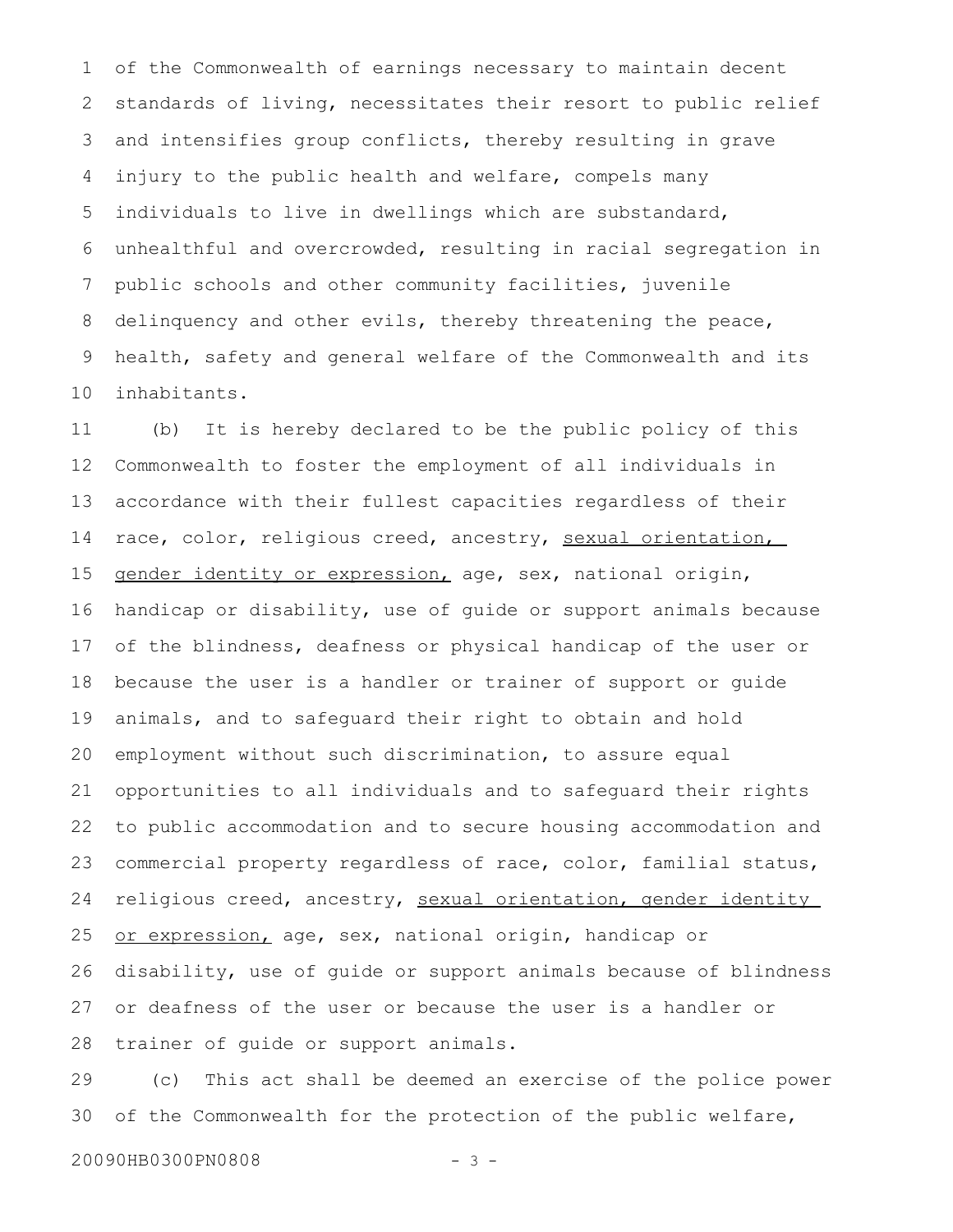prosperity, health and peace of the people of the Commonwealth of Pennsylvania. 1 2

Section 3. Right to Freedom from Discrimination in Employment, Housing and Public Accommodation.--The opportunity for an individual to obtain employment for which he is qualified, and to obtain all the accommodations, advantages, facilities and privileges of any public accommodation and of any housing accommodation and commercial property without discrimination because of race, color, familial status, religious creed, ancestry, sexual orientation, gender identity or expression, handicap or disability, age, sex, national origin, the use of a guide or support animal because of the blindness, deafness or physical handicap of the user or because the user is a handler or trainer of support or guide animals is hereby recognized as and declared to be a civil right which shall be enforceable as set forth in this act. 3 4 5 6 7 8 9 10 11 12 13 14 15 16

Section 2. Section 4(b) of the act, amended December 20, 1991 (P.L.414, No.51), is amended and the section is amended by adding clauses to read: 17 18 19

Section 4. Definitions.--As used in this act unless a different meaning clearly appears from the context: 20 21

\* \* \* 22

(b) The term "employer" includes the Commonwealth or any political subdivision or board, department, commission or school district thereof and any person employing four or more persons within the Commonwealth, but except as hereinafter provided, does not include religious, fraternal, charitable or sectarian corporations or associations, except such corporations or associations supported, in whole or in part, by governmental appropriations. The term "employer" with respect to 23 24 25 26 27 28 29 30

20090HB0300PN0808 - 4 -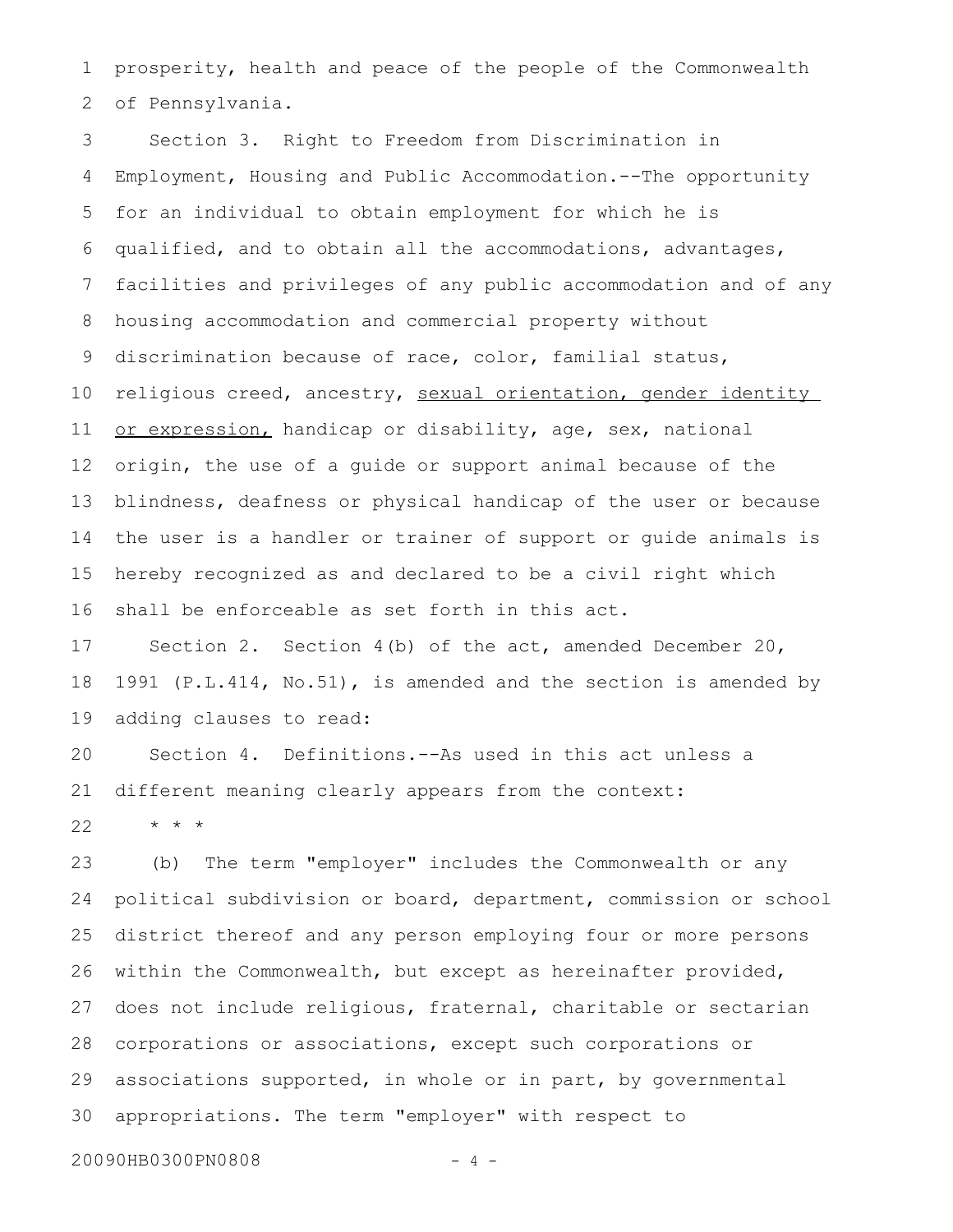discriminatory practices based on race, color, age, sex, national origin, sexual orientation, gender identity or expression or non-job related handicap or disability, includes religious, fraternal, charitable and sectarian corporations and associations employing four or more persons within the Commonwealth. \* \* \* (bb) The term " sexual orientation" means actual or perceived heterosexuality, homosexuality or bisexuality. (cc) The term " gender identity or expression" means actual or perceived gender identity, appearance, behavior, expression or physical characteristics whether or not associated with an individual's assigned sex at birth. Section 3. Section  $5(a)$ , (b), (c), (f), (g), (h) and (i) of the act, amended or added December 20, 1991 (P.L.414, No.51), July 12, 1996 (P.L.684, No.117) and June 25, 1997 (P.L.326, No.34), are amended to read: Section 5. Unlawful Discriminatory Practices.--It shall be 1 2 3 4 5 6 7 8 9 10 11 12 13 14 15 16 17 18

an unlawful discriminatory practice, unless based upon a bona fide occupational qualification, or in the case of a fraternal corporation or association, unless based upon membership in such association or corporation, or except where based upon applicable security regulations established by the United States or the Commonwealth of Pennsylvania: 19 20 21 22 23 24

(a) For any employer because of the race, color, religious creed, ancestry, sexual orientation, gender identity or expression, age, sex, national origin or non-job related handicap or disability or the use of a guide or support animal because of the blindness, deafness or physical handicap of any individual or independent contractor, to refuse to hire or 25 26 27 28 29 30

20090HB0300PN0808 - 5 -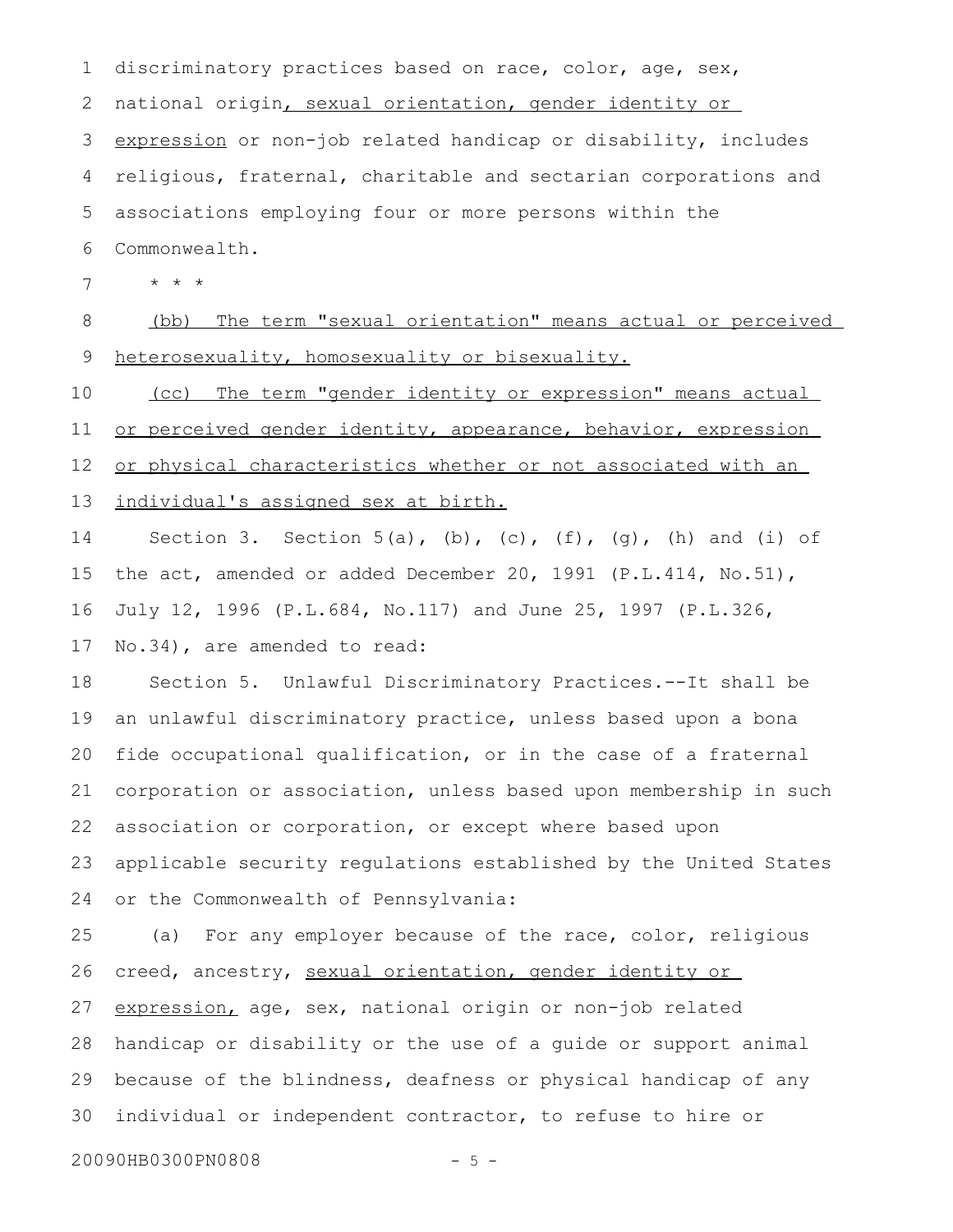employ or contract with, or to bar or to discharge from employment such individual or independent contractor, or to otherwise discriminate against such individual or independent contractor with respect to compensation, hire, tenure, terms, conditions or privileges of employment or contract, if the individual or independent contractor is the best able and most competent to perform the services required. The provision of this paragraph shall not apply, to (1) operation of the terms or conditions of any bona fide retirement or pension plan which have the effect of a minimum service requirement, (2) operation of the terms or conditions of any bona fide group or employe insurance plan, (3) age limitations placed upon entry into bona fide apprenticeship programs of two years or more approved by the State Apprenticeship and Training Council of the Department of Labor and Industry, established by the act of July 14, 1961 (P.L.604, No.304), known as "The Apprenticeship and Training Act." Notwithstanding any provision of this clause, it shall not be an unlawful employment practice for a religious corporation or association to hire or employ on the basis of sex in those certain instances where sex is a bona fide occupational qualification because of the religious beliefs, practices, or observances of the corporation, or association. 1 2 3 4 5 6 7 8 9 10 11 12 13 14 15 16 17 18 19 20 21 22

(b) For any employer, employment agency or labor organization, prior to the employment, contracting with an independent contractor or admission to membership, to: 23 24 25

(1) Elicit any information or make or keep a record of or use any form of application or application blank containing questions or entries concerning the race, color, religious creed, ancestry, sexual orientation, gender identity or expression, age, sex, national origin, past handicap or 26 27 28 29 30

20090HB0300PN0808 - 6 -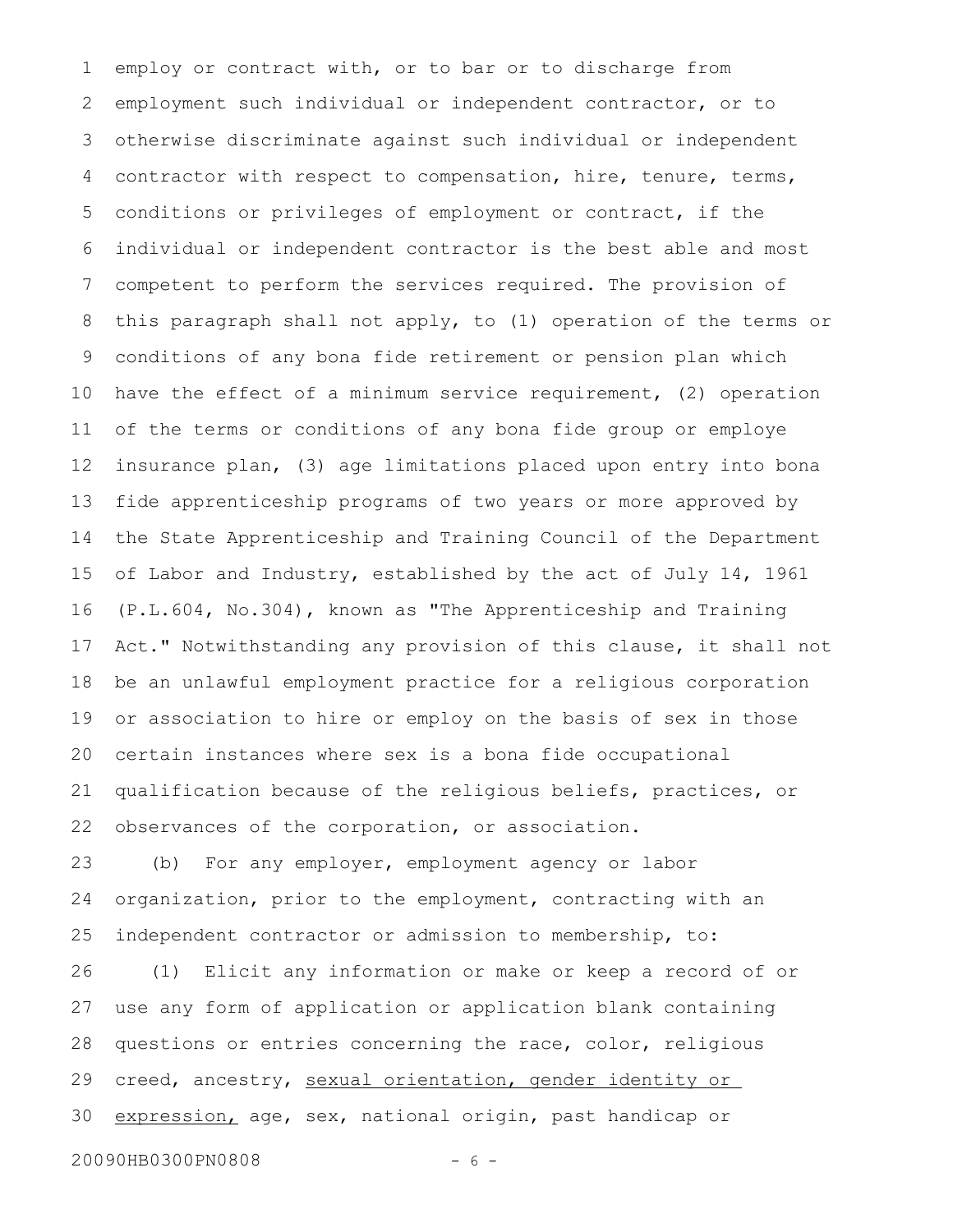disability or the use of a guide or support animal because of the blindness, deafness or physical handicap of any applicant for employment or membership. Prior to an offer of employment, an employer may not inquire as to whether an individual has a handicap or disability or as to the severity of such handicap or disability. An employer may inquire as to the individual's ability to perform the essential functions of the employment. (2) Print or publish or cause to be printed or published any notice or advertisement relating to employment or membership indicating any preference, limitation, specification or discrimination based upon race, color, religious creed, ancestry, sexual orientation, gender identity or expression, age, sex, national origin, non-job related handicap or disability or the use of a guide or support animal because of the blindness, deafness or physical handicap of the user. (3) Deny or limit, through a quota system, employment or membership because of race, color, religious creed, ancestry, sexual orientation, gender identity or expression, age, sex, national origin, non-job related handicap or disability, the use of a guide or support animal because of the blindness, deafness or physical handicap of the user or place of birth. 1 2 3 4 5 6 7 8 9 10 11 12 13 14 15 16 17 18 19 20 21

(4) Substantially confine or limit recruitment or hiring of individuals, with intent to circumvent the spirit and purpose of this act, to any employment agency, employment service, labor organization, training school or training center or any other employe-referring source which services individuals who are predominantly of the same race, color, religious creed, ancestry, sexual orientation, gender identity or expression, age, sex, national origin or non-job related handicap or disability. 22 23 24 25 26 27 28 29 30

20090HB0300PN0808 - 7 -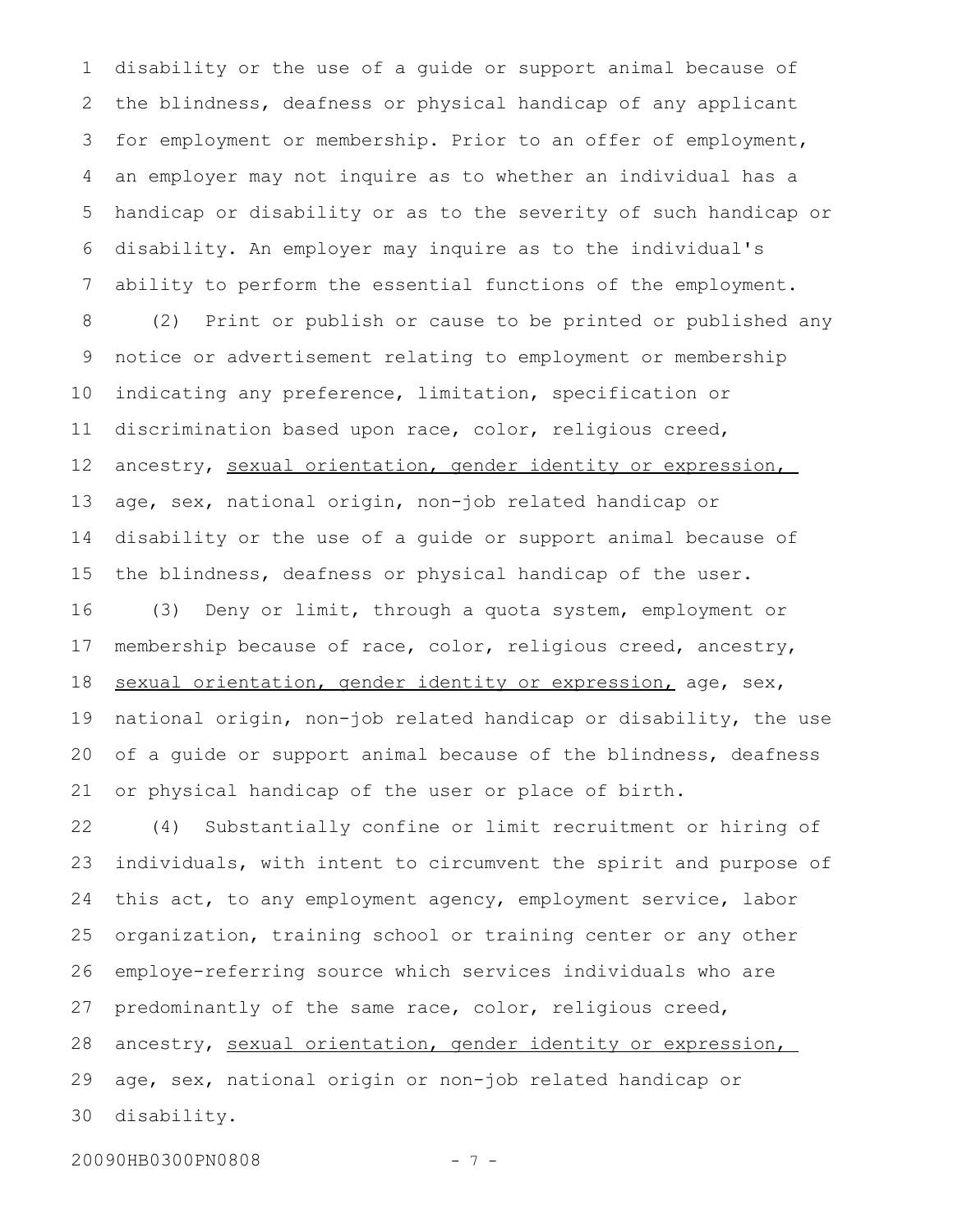(5) Deny employment because of a prior handicap or disability. 1 2

Nothing in clause (b) of this section shall bar any institution or organization for handicapped or disabled persons from limiting or giving preference in employment or membership to handicapped or disabled persons. 3 4 5 6

(c) For any labor organization because of the race, color, religious creed, ancestry, sexual orientation, gender identity or expression, age, sex, national origin, non-job related handicap or disability or the use of a guide or support animal because of the blindness, deafness or physical handicap of any individual to deny full and equal membership rights to any individual or otherwise to discriminate against such individuals with respect to hire, tenure, terms, conditions or privileges of employment or any other matter, directly or indirectly, related to employment. 7 8 9 10 11 12 13 14 15 16

\* \* \* 17

(f) For any employment agency to fail or refuse to classify properly, refer for employment or otherwise to discriminate against any individual because of his race, color, religious creed, ancestry, sexual orientation, gender identity or expression, age, sex, national origin, non-job related handicap or disability or the use of a guide or support animal because of the blindness, deafness or physical handicap of the user. (g) For any individual seeking employment to publish or cause to be published any advertisement which in any manner expresses a limitation or preference as to the race, color, religious creed, ancestry, sexual orientation, gender identity or expression, age, sex, national origin, non-job related handicap or disability or the use of a guide or support animal 18 19 20 21 22 23 24 25 26 27 28 29 30

20090HB0300PN0808 - 8 -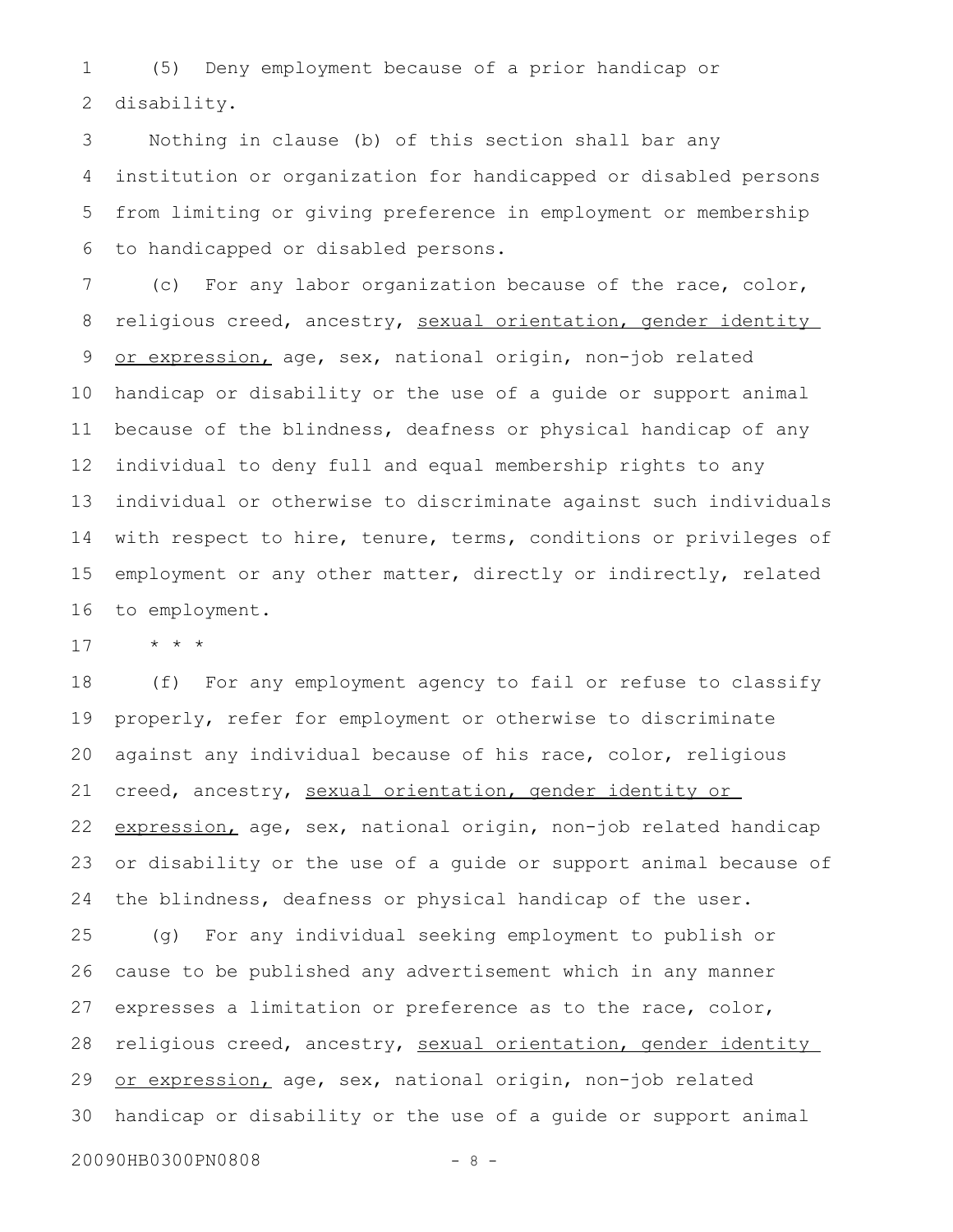because of the blindness, deafness or physical handicap of any prospective employer. 1 2

(h) For any person to: 3

(1) Refuse to sell, lease, finance or otherwise to deny or withhold any housing accommodation or commercial property from any person because of the race, color, familial status, age, religious creed, ancestry, sexual orientation, gender identity or expression, sex, national origin or handicap or disability of any person, prospective owner, occupant or user of such housing accommodation or commercial property, or to refuse to lease any housing accommodation or commercial property to any person due to use of a guide animal because of the blindness or deafness of the user, use of a support animal because of a physical handicap of the user or because the user is a handler or trainer of support or guide animals or because of the handicap or disability of an individual with whom the person is known to have a relationship or association. 4 5 6 7 8 9 10 11 12 13 14 15 16 17

(1.1) Evict or attempt to evict an occupant of any housing accommodation before the end of the term of a lease because of pregnancy or the birth of a child. 18 19 20

(2) Refuse to lend money, whether or not secured by mortgage or otherwise for the acquisition, construction, rehabilitation, repair or maintenance of any housing accommodation or commercial property or otherwise withhold financing of any housing accommodation or commercial property from any person because of the race, color, familial status, age, religious creed, ancestry, sexual orientation, gender identity or expression, sex, national origin, handicap or disability of any person, the use of a guide or support animal because of the blindness, deafness or physical handicap of the user or because the user is 21 22 23 24 25 26 27 28 29 30

20090HB0300PN0808 - 9 -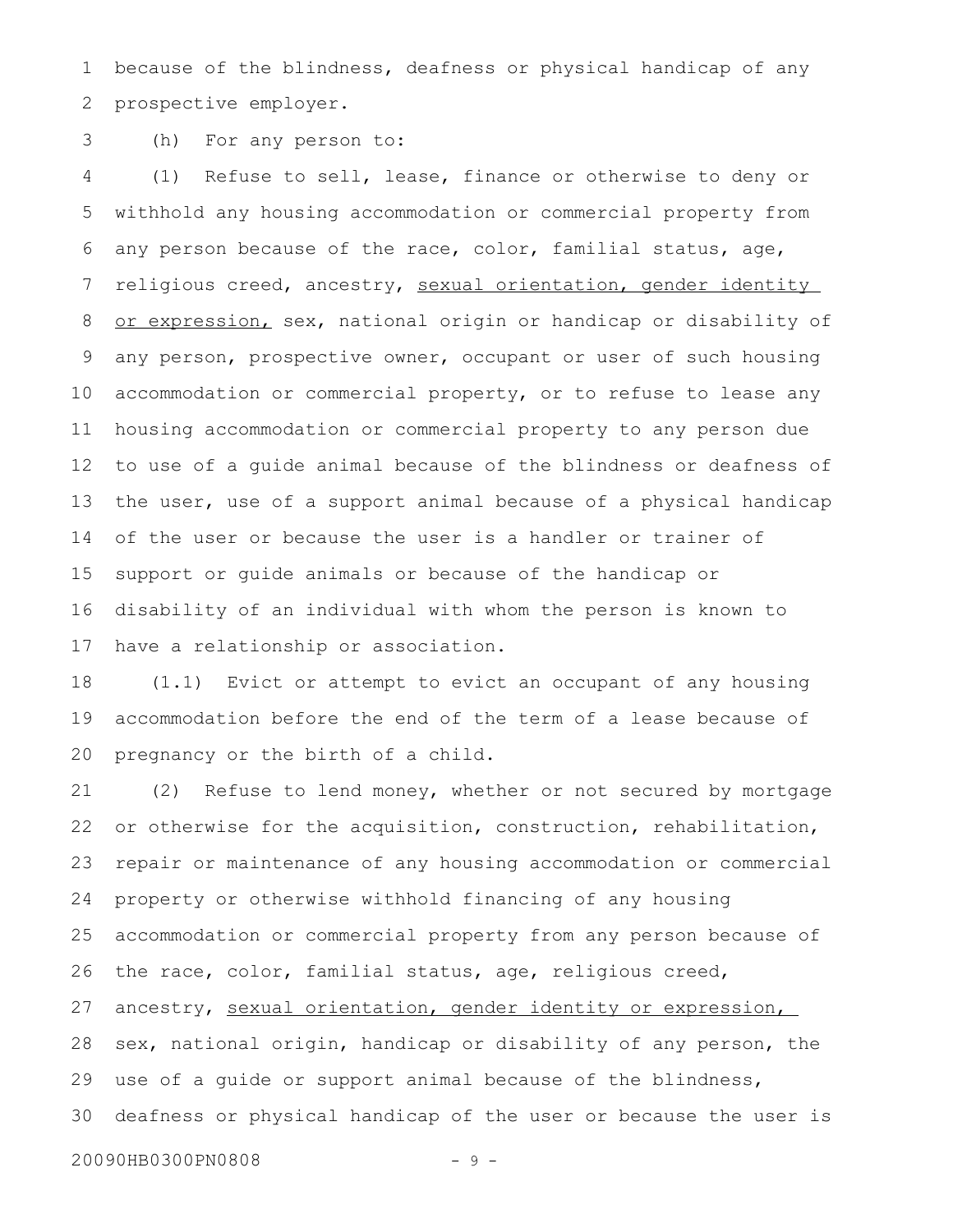a handler or trainer of support or guide animals or because of the handicap or disability of an individual with whom the person is known to have a relationship or association. 1 2 3

(3) Discriminate against any person in the terms or conditions of selling or leasing any housing accommodation or commercial property or in furnishing facilities, services or privileges in connection with the ownership, occupancy or use of any housing accommodation or commercial property because of the race, color, familial status, age, religious creed, ancestry, sexual orientation, gender identity or expression, sex, national origin, handicap or disability of any person, the use of a guide or support animal because of the blindness, deafness or physical handicap of the user or because the user is a handler or trainer of support or guide animals or because of the handicap or disability of an individual with whom the person is known to have a relationship or association. 4 5 6 7 8 9 10 11 12 13 14 15 16

(3.1) Refuse to permit, at the expense of a person with a handicap, reasonable modifications of existing premises occupied or to be occupied by such person if such modifications may be necessary to afford such person full enjoyment of the premises, except that, in the case of a rental, the landlord may, where it is reasonable to do so, grant permission for a modification if the renter agrees to restore the interior of the premises to the condition that existed before the modification, with reasonable wear and tear excepted. 17 18 19 20 21 22 23 24 25

(3.2) Refuse to make reasonable accommodations in rules, policies, practices or services when such accommodations may be necessary to afford such person equal opportunity to use and enjoy a housing accommodation. 26 27 28 29

(4) Discriminate against any person in the terms or 20090HB0300PN0808 - 10 -30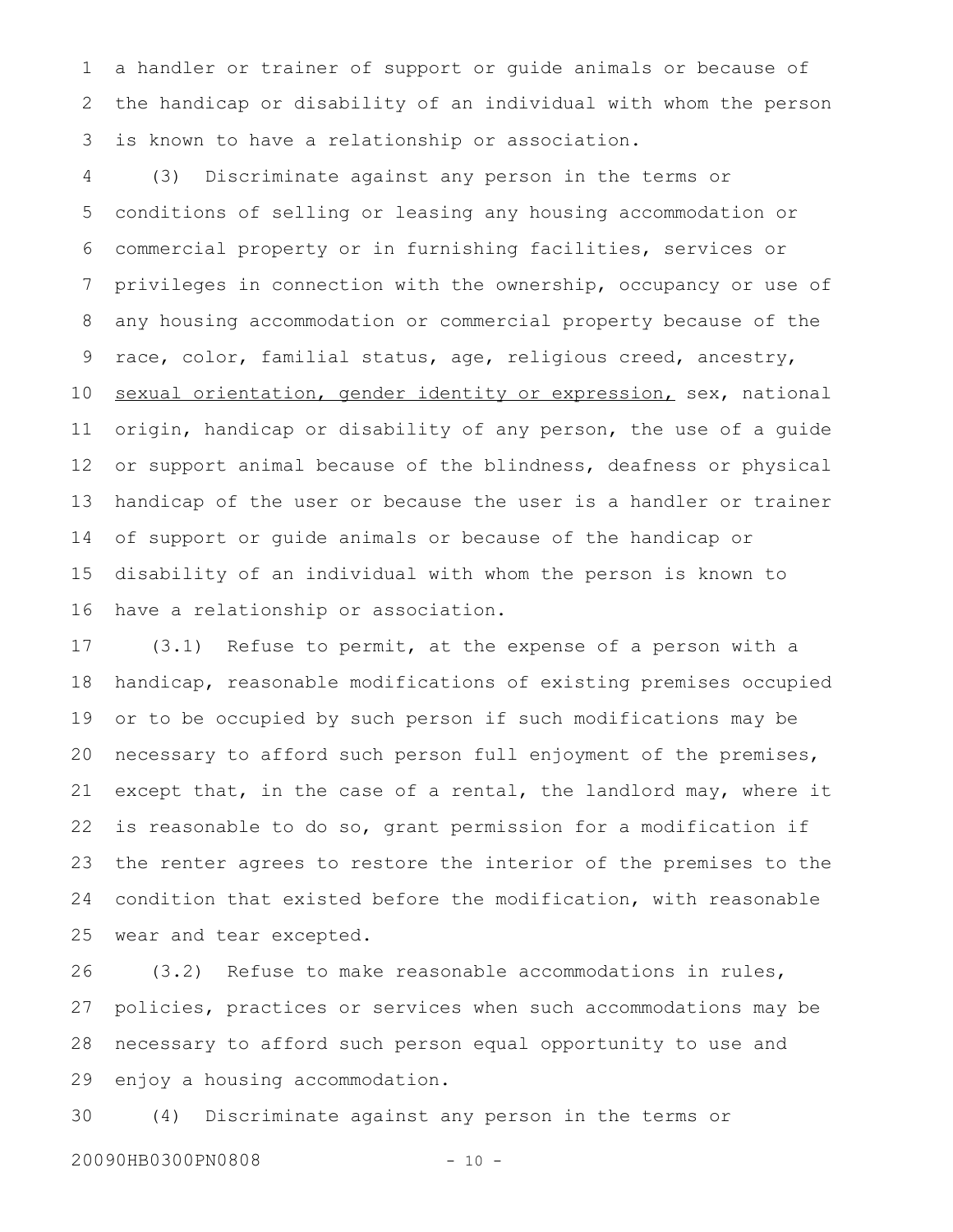conditions of any loan of money, whether or not secured by mortgage or otherwise for the acquisition, construction, rehabilitation, repair or maintenance of housing accommodation or commercial property because of the race, color, familial status, age, religious creed, ancestry, sexual orientation, gender identity or expression, sex, national origin or handicap or disability of any person, the use of a guide or support animal because of the blindness, deafness or physical handicap of the user or because the user is a handler or trainer of guide or support animals or because of the handicap or disability of an individual with whom the person is known to have a relationship or association. 1 2 3 4 5 6 7 8 9 10 11 12

(5) Print, publish or circulate any statement or advertisement: (i) relating to the sale, lease or acquisition of any housing accommodation or commercial property or the loan of money, whether or not secured by mortgage, or otherwise for the acquisition, construction, rehabilitation, repair or maintenance of any housing accommodation or commercial property which indicates any preference, limitation, specification, or discrimination based upon race, color, familial status, age, religious creed, ancestry, sexual orientation, gender identity or expression, sex, national origin, handicap or disability or because of the handicap or disability of an individual with whom the person is known to have a relationship or association, or (ii) relating to the sale, lease or acquisition of any housing accommodation or commercial property which indicates any preference, limitation, specification or discrimination based upon use of a guide or support animal because of the blindness, deafness or physical handicap of the user or because the user is a handler or trainer of support or guide animals. 13 14 15 16 17 18 19 20 21 22 23 24 25 26 27 28 29 30

20090HB0300PN0808 - 11 -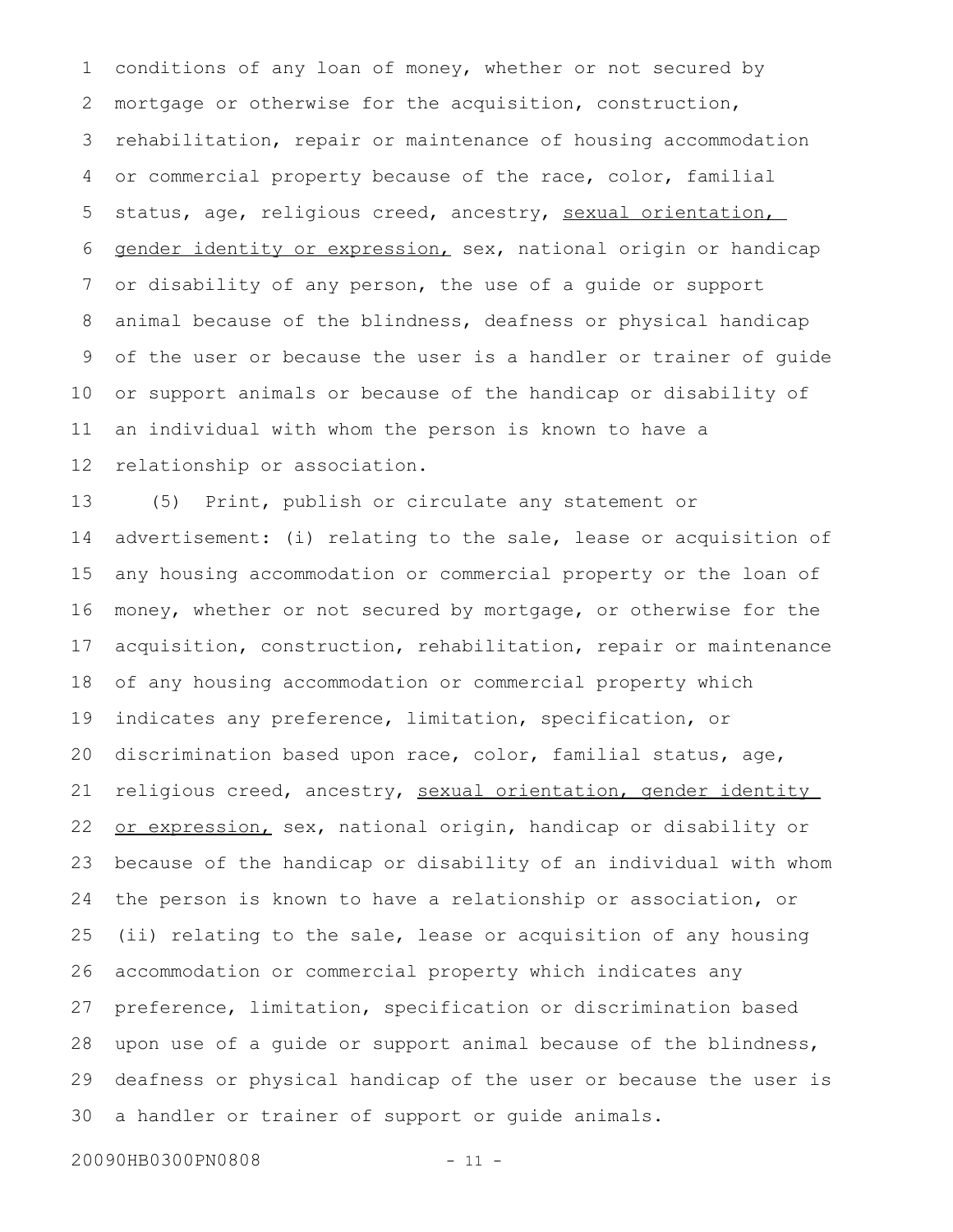(6) Make any inquiry, elicit any information, make or keep any record or use any form of application, containing questions or entries concerning race, color, familial status, age, religious creed, ancestry, sexual orientation, gender identity or expression, sex, national origin, handicap or disability or because of the handicap or disability of an individual with whom the person is known to have a relationship or association in connection with the sale or lease of any housing accommodation or commercial property or loan of any money, whether or not secured by mortgage or otherwise for the acquisition, construction, rehabilitation, repair or maintenance of any housing accommodation or commercial property, or to make any inquiry, elicit any information, make or keep any record or use any form of application, containing questions or entries concerning the use of a guide or support animal because of the blindness, deafness or physical handicap of the user or because the user is a handler or trainer of support or guide animals, in connection with the lease of any housing accommodation or commercial property. 1 2 3 4 5 6 7 8 9 10 11 12 13 14 15 16 17 18 19

(7) Construct, operate, offer for sale, lease or rent or otherwise make available housing or commercial property which is not accessible. 20 21 22

(8) Discriminate in real estate-related transactions, as described by and subject to the following: 23 24

(i) It shall be unlawful for any person or other entity whose business includes engaging in real estate-related transactions to discriminate against any person in making available such a transaction or in the terms or conditions of such a transaction because of race, color, religious creed, ancestry, sexual orientation, gender identity or expression, 25 26 27 28 29 30

20090HB0300PN0808 - 12 -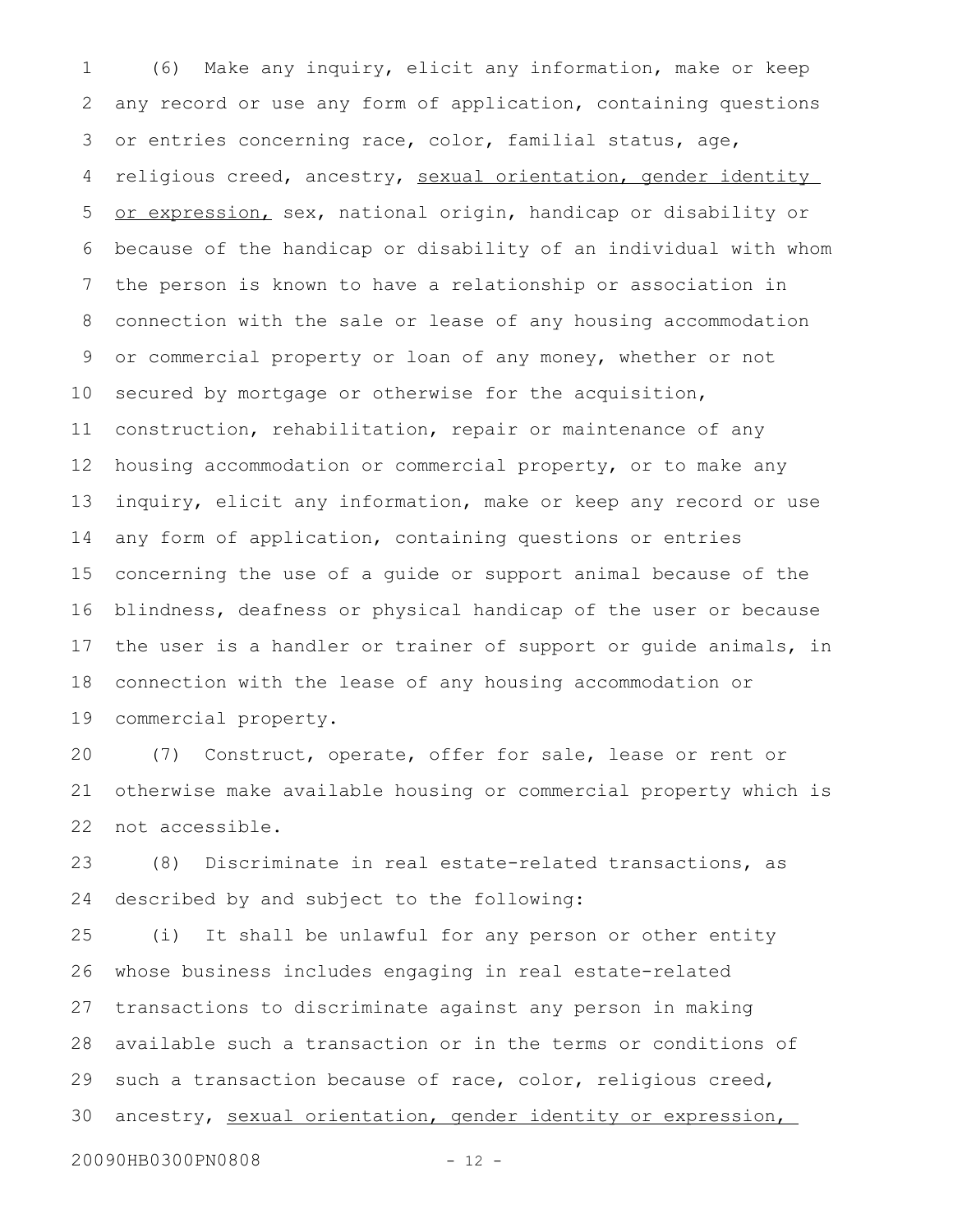national origin, sex, age, handicap or disability, use of a guide or support animal because of a physical handicap or because the user is a handler or trainer of guide or support animals or familial status. 1 2 3 4

(ii) Nothing in this act prohibits a person engaged in the business of furnishing appraisals of real property to take into consideration factors other than race, color, religious creed, ancestry, sexual orientation, gender identity or expression, national origin, sex, age, handicap or disability, use of a guide or support animal because of a physical handicap or because the user is a handler or trainer of guide or support animals or familial status. 5 6 7 8 9 10 11 12

(9) Nothing in this clause, regarding age or familial status, shall apply with respect to housing for older persons. A person shall not be held personally liable for monetary damages for a violation of this act if the person reasonably relied, in good faith, on the application of the exemption of this subclause. A person may only prove good faith reliance on the application of the exemption of this subclause by proving that at the time of the act complained of all of the following applied: 13 14 15 16 17 18 19 20 21

(i) The person had no actual knowledge that the housing was not eligible for exemption under this subclause. 22 23

(ii) The owner or manager of the housing had stated formally, in writing, that the housing complied with the requirements for exemption under this subclause. 24 25 26

(10) Nothing in this clause shall bar any religious or denominational institution or organization or any charitable or educational organization which is operated, supervised or controlled by or in connection with a religious organization or 27 28 29 30

20090HB0300PN0808 - 13 -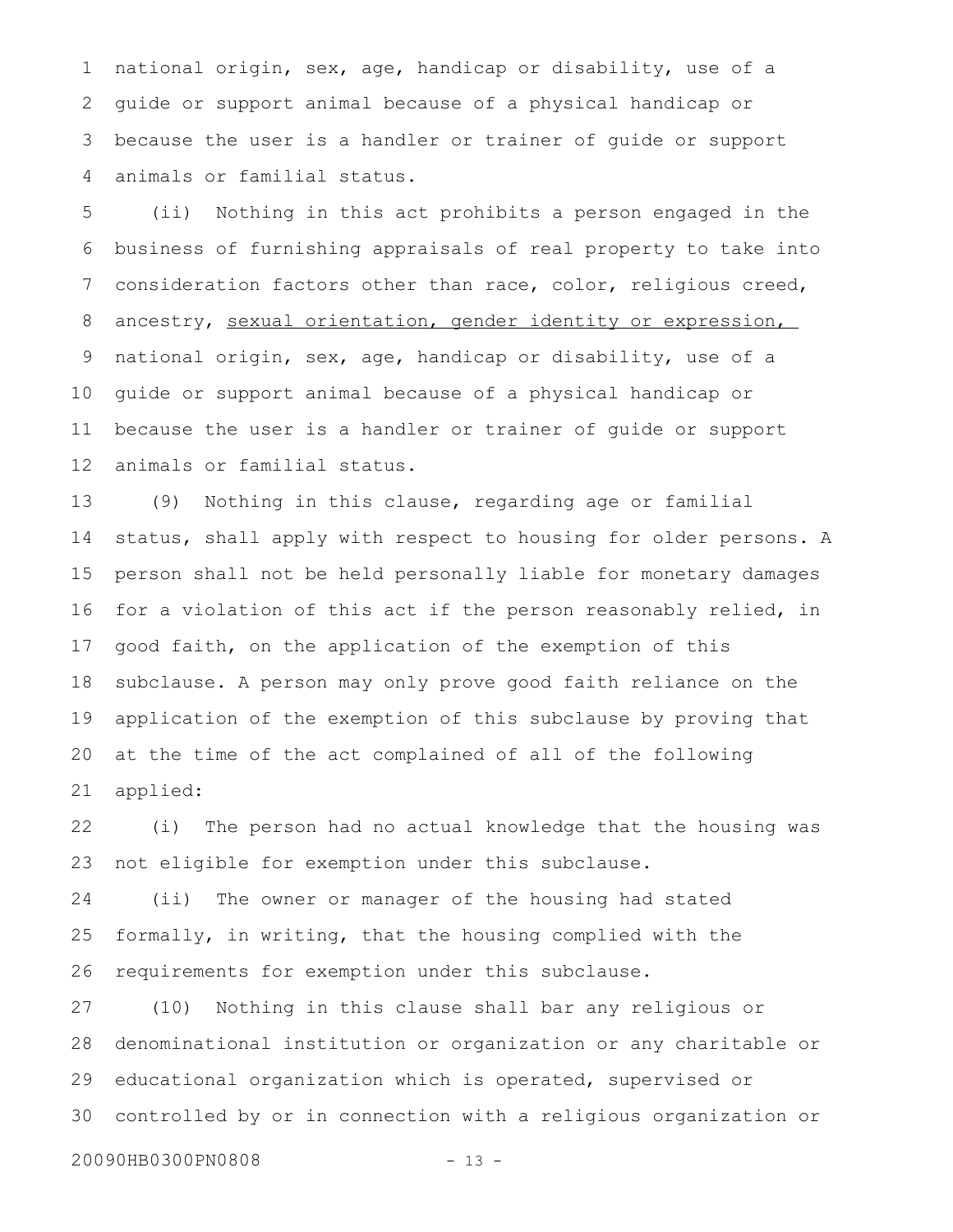any bona fide private or fraternal organization from giving preference to persons of the same religion or denomination or to members of such private or fraternal organization or from making such selection as is calculated by such organization to promote the religious principles or the aims, purposes or fraternal principles for which it is established or maintained. Nor shall it apply to the rental of rooms in a landlord-occupied rooming house with a common entrance, nor with respect to discrimination based on sex, the advertising, rental or leasing of housing accommodations in a single-sex dormitory or rooms in one's personal residence in which common living areas are shared. (11) Nothing in this act limits the applicability of the Fair Housing Act and reasonable State or local restrictions on the maximum number of occupants permitted to occupy a dwelling or a reasonable restriction relating to health or safety standards or business necessity. Owners and managers of dwellings may develop and implement reasonable occupancy and safety standards based on factors such as the number and size of sleeping areas or bedrooms and the overall size of a dwelling unit so long as the standards do not violate the Fair Housing Act or State or local restrictions. 1 2 3 4 5 6 7 8 9 10 11 12 13 14 15 16 17 18 19 20 21

(i) For any person being the owner, lessee, proprietor, manager, superintendent, agent or employe of any public accommodation, resort or amusement to: 22 23 24

(1) Refuse, withhold from, or deny to any person because of his race, color, sex, religious creed, ancestry, sexual orientation, gender identity or expression, national origin, or handicap or disability, or to any person due to use of a guide or support animal because of the blindness, deafness or physical handicap of the user or because the user is a handler or trainer 25 26 27 28 29 30

20090HB0300PN0808 - 14 -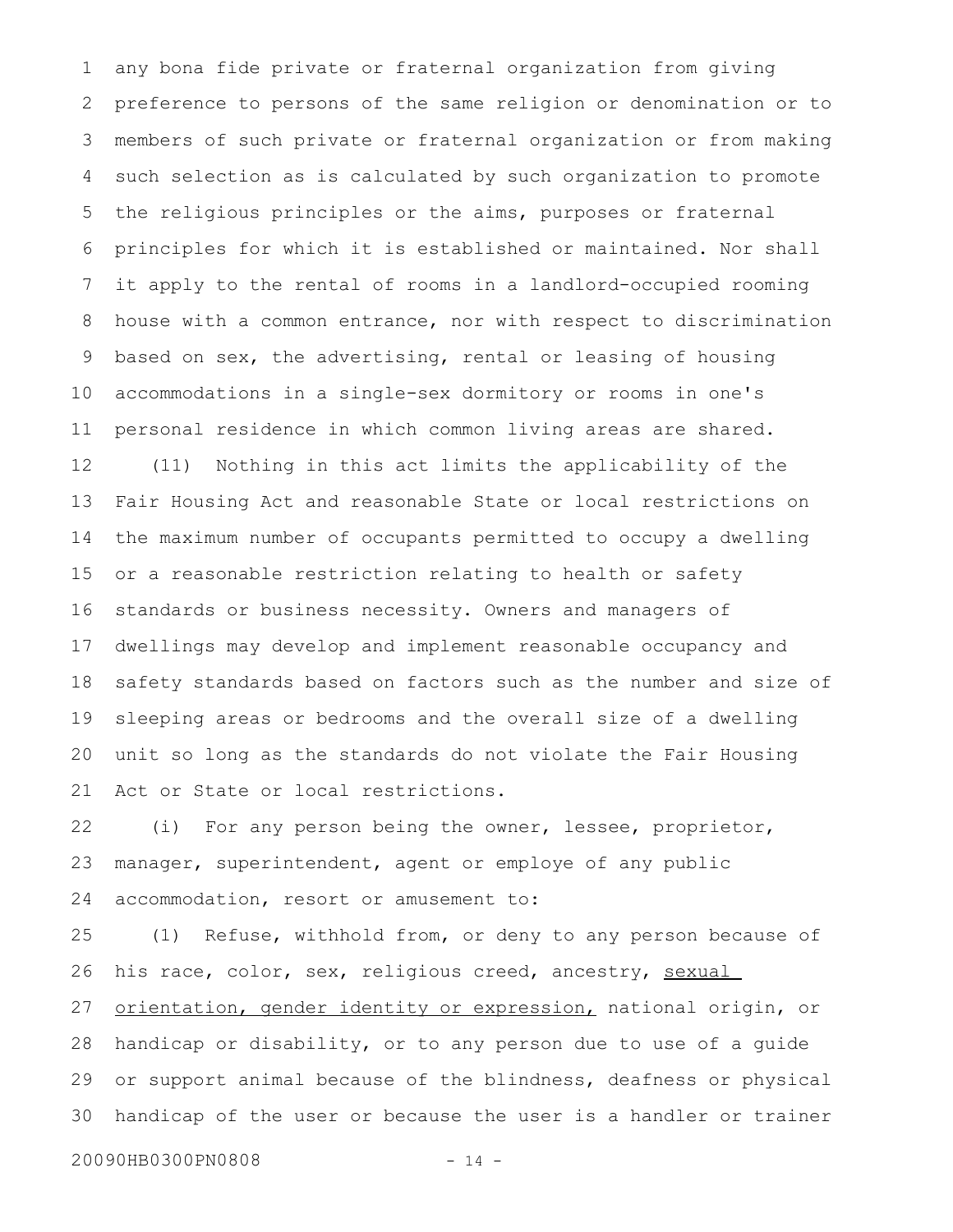of support or guide animals, either directly or indirectly, any of the accommodations, advantages, facilities or privileges of such public accommodation, resort or amusement. 1 2 3

(2) Publish, circulate, issue, display, post or mail, either directly or indirectly, any written or printed communication, notice or advertisement to the effect that any of the accommodations, advantages, facilities and privileges of any such place shall be refused, withheld from or denied to any person on account of race, color, religious creed, sex, ancestry, sexual orientation, gender identity or expression, national origin or handicap or disability, or to any person due to use of a guide or support animal because of the blindness, deafness or physical handicap of the user, or because the user is a handler or trainer of support or guide animals, or that the patronage or custom thereat of any person, belonging to or purporting to be of any particular race, color, religious creed, sex, ancestry, sexual orientation, gender identity or expression, national origin or handicap or disability, or to any person due to use of a guide or support animal because of the blindness, deafness or physical handicap of the user or because the user is a handler or trainer of support or guide animals, is unwelcome, objectionable or not acceptable, desired or solicited. 4 5 6 7 8 9 10 11 12 13 14 15 16 17 18 19 20 21 22 23

(3) Exclude or otherwise deny equal goods, services, facilities, privileges, advantages, accommodations or other opportunities to a person because of the handicap or disability of an individual with whom the person is known to have a relationship or association. 24 25 26 27 28

(4) Construct, operate or otherwise make available such place of public accommodation, resort or amusement which is not 29 30

20090HB0300PN0808 - 15 -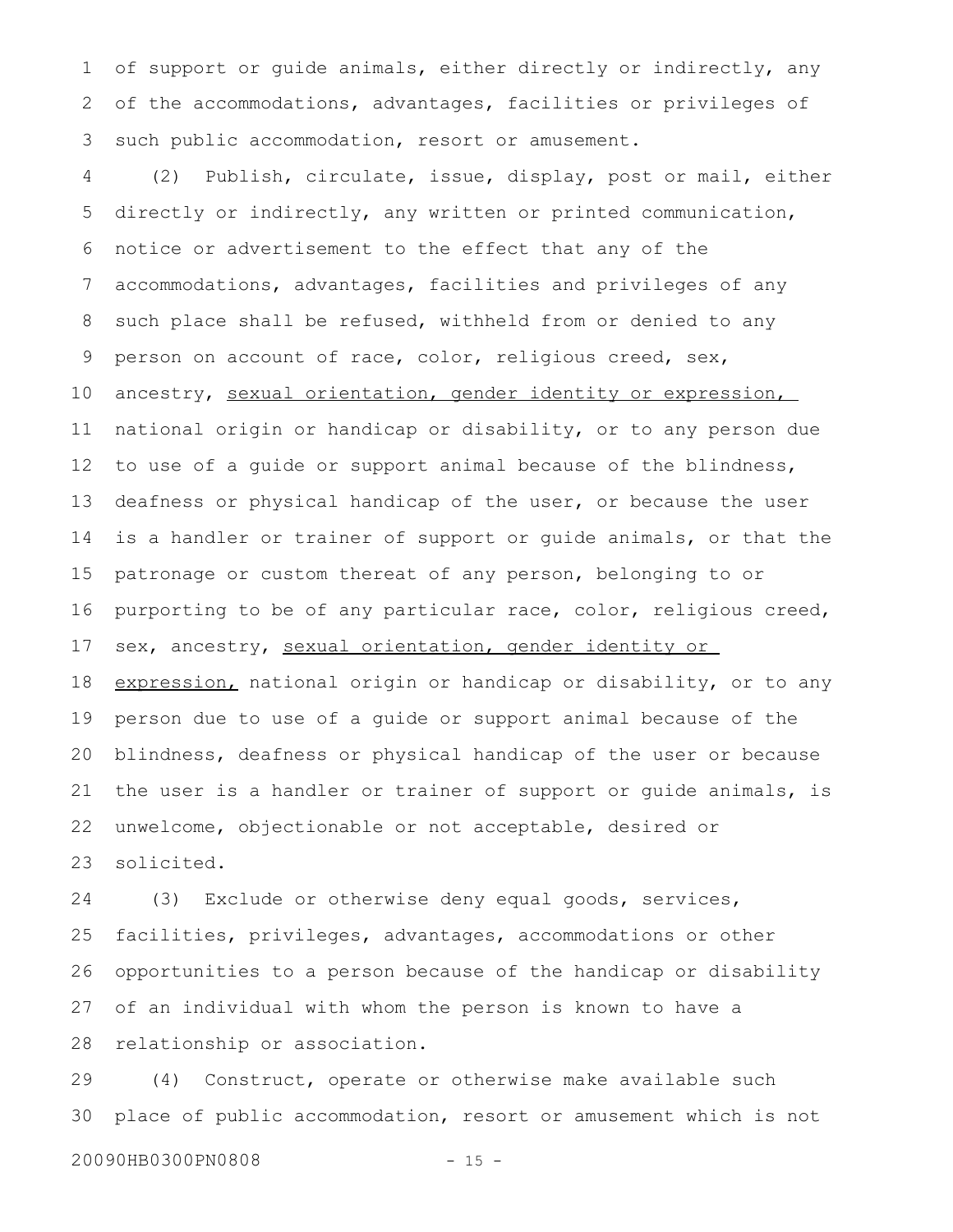accessible. 1

\* \* \* 2

Section 4. Sections 5.3 and  $7(i)$ ,  $(j)$ ,  $(k)$  of the act, amended December 20, 1991 (P.L.414, No.51), are amended to read: Section 5.3. Prohibition of Certain Real Estate Practices.-- It shall be an unlawful discriminatory practice for any person to: 3 4 5 6 7

(a) Induce, solicit or attempt to induce or solicit for commercial profit any listing, sale or transaction involving any housing accommodation or commercial property by representing that such housing accommodation or commercial property is within any neighborhood, community or area adjacent to any other area in which there reside, or do not reside, persons of a particular race, color, familial status, age, religious creed, ancestry, sexual orientation, gender identity or expression, sex, national origin, handicap or disability, or who are guide or support animal dependent. 8 9 10 11 12 13 14 15 16 17

(b) Discourage, or attempt to discourage, for commercial profit, the purchase or lease of any housing accommodation or commercial property by representing that such housing accommodation or commercial property is within any neighborhood, community or area adjacent to any other area in which there reside, or may in the future reside in increased or decreased numbers, persons of a particular race, color, familial status, age, religious creed, ancestry, sexual orientation, gender identity or expression, sex, national origin, handicap or disability, or who are guide or support animal dependent. (c) Misrepresent, create or distort a circumstance, condition or incident for the purpose of fostering the impression or belief, on the part of any owner, occupant or 18 19 20 21 22 23 24 25 26 27 28 29 30

20090HB0300PN0808 - 16 -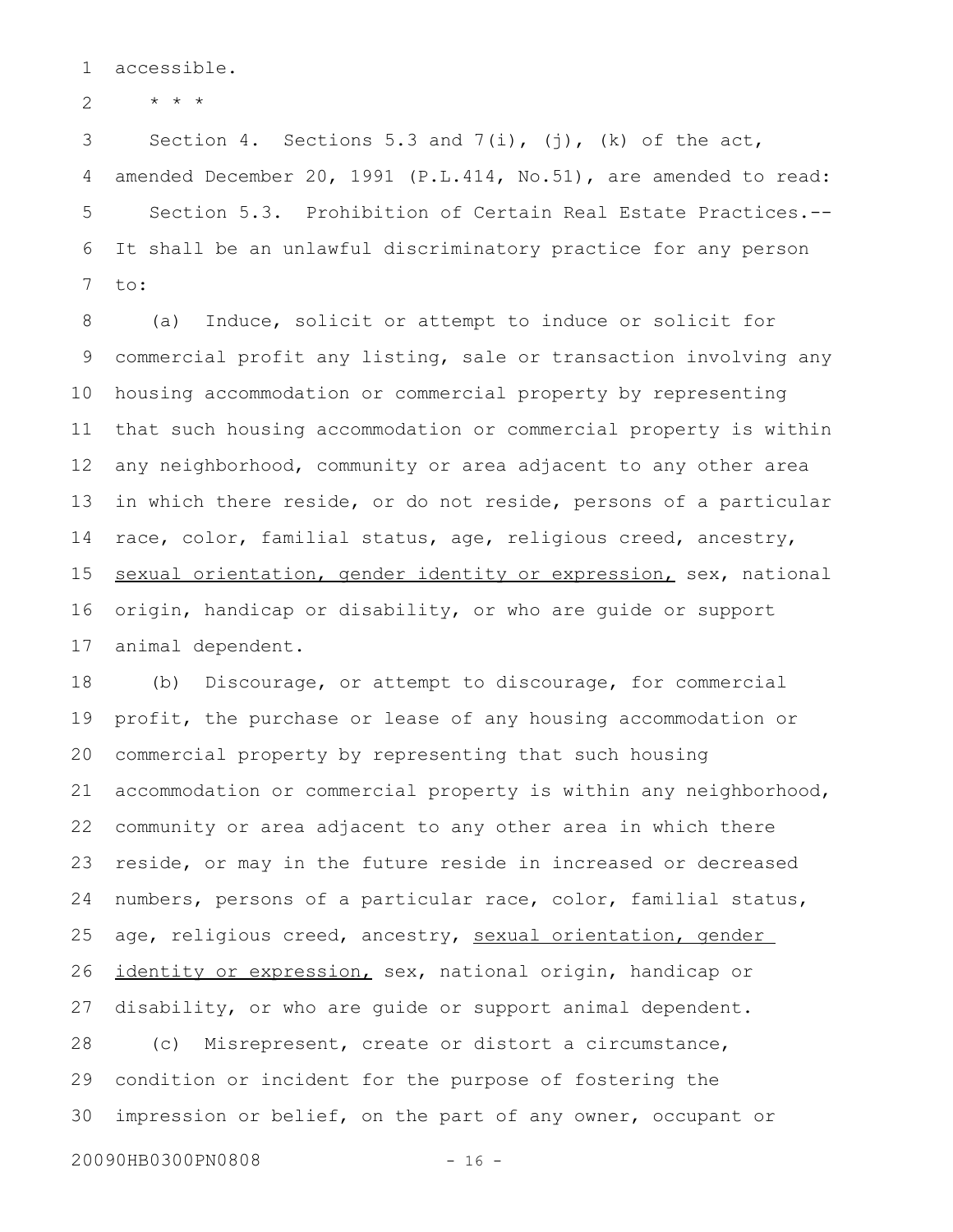prospective owner or occupant of any housing accommodation or commercial property, that such housing accommodation or commercial property is within any neighborhood, community or area adjacent to any other area which would be adversely impacted by the residence, or future increased or decreased residence, of persons of a particular race, color, familial status, age, religious creed, ancestry, sexual orientation, gender identity or expression, sex, national origin, handicap or disability, or who are guide or support animal dependent within such neighborhood, community or area. 1 2 3 4 5 6 7 8 9 10

(d) In any way misrepresent or otherwise misadvertise within a neighborhood or community, whether or not in writing, that any housing accommodation or commercial property within such neighborhood or community is available for inspection, sale, lease, sublease or other transfer, in any context where such misrepresentation or misadvertising would have the effect of fostering an impression or belief that there has been or will be an increase in real estate activity within such neighborhood or community due to the residence, or anticipated increased or decreased residence, of persons of a particular race, color, familial status, age, religious creed, ancestry, sexual orientation, gender identity or expression, sex, national origin, handicap or disability, or the use of a guide or support animal because of the blindness, deafness or physical handicap of the user. 11 12 13 14 15 16 17 18 19 20 21 22 23 24 25

Section 7. Powers and Duties of the Commission.--The Commission shall have the following powers and duties: \* \* \* 26 27 28

(i) To create such advisory agencies and conciliation councils, local or state-wide, as will aid in effectuating the 29 30

20090HB0300PN0808 - 17 -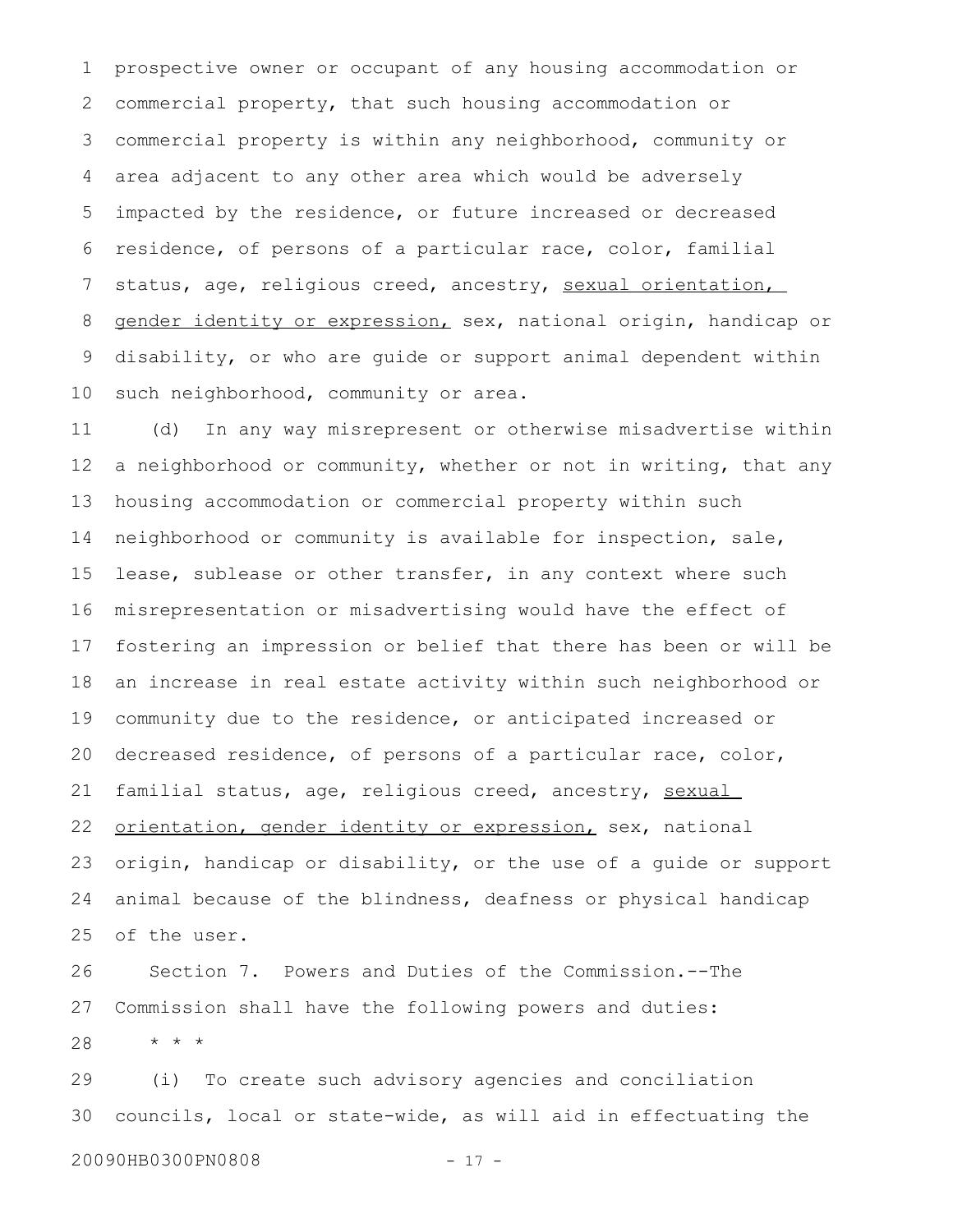purposes of this act. The Commission may itself or it may empower these agencies and councils to (1) study the problems of discrimination in all or specific fields of human relationships when based on race, color, familial status, religious creed, ancestry, sexual orientation, gender identity or expression, age, sex, national origin or handicap or disability, and (2) foster, through community effort or otherwise, good will among the groups and elements of the population of the State. Such agencies and councils may make recommendations to the Commission for the development of policies and procedure in general. Advisory agencies and conciliation councils created by the Commission shall be composed of representative citizens, serving without pay, but the Commission may make provision for technical and clerical assistance to such agencies and councils, and for the payment of the expenses of such assistance. 1 2 3 4 5 6 7 8 9 10 11 12 13 14 15

(j) To issue such publications and such results of investigations and research as, in its judgment, will tend to promote good will and minimize or eliminate discrimination because of race, color, familial status, religious creed, ancestry, sexual orientation, gender identity or expression, age, sex, national origin or handicap or disability. 16 17 18 19 20 21

(k) To submit an annual report for each fiscal year by the following March 31 to the General Assembly, the Labor and Industry Committee of the Senate and the State Government Committee of the House of Representatives and the Governor describing in detail the types of complaints received, the investigations, status of cases, Commission action which has been taken, how many were found to have probable cause, how many were resolved by public hearing and the length of time from the initial complaint to final Commission resolution. It shall also 22 23 24 25 26 27 28 29 30

20090HB0300PN0808 - 18 -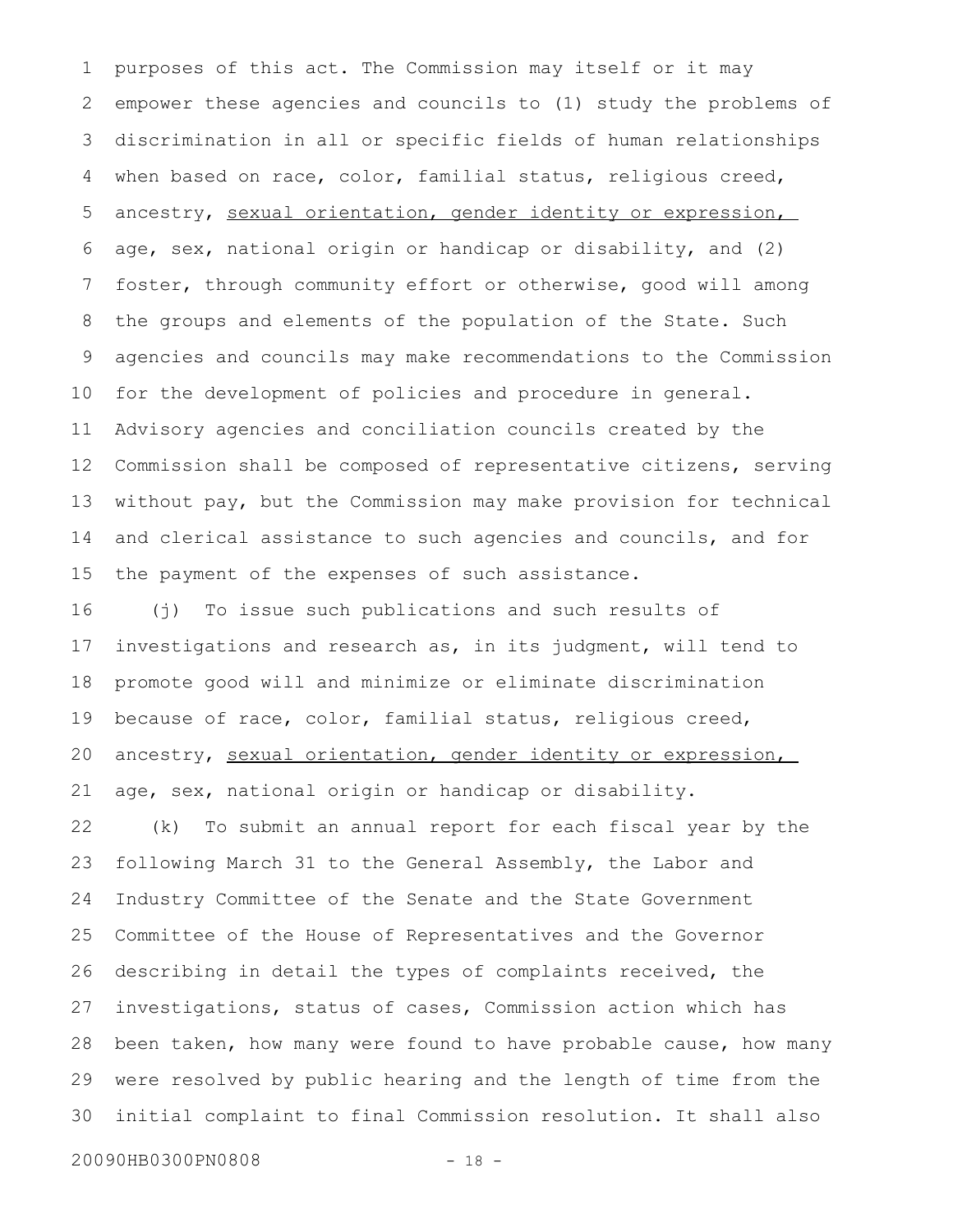contain recommendations for such further legislation concerning abuses and discrimination because of race, color, familial status, religious creed, ancestry, sexual orientation, gender identity or expression, national origin, age, sex, handicap or disability or the use of a guide or support animal because of the blindness, deafness or physical handicap of the user or because the user is a handler or trainer of support or guide animals, as may be desirable. 1 2 3 4 5 6 7 8

\* \* \* 9

Section 5. Section 8 of the act, amended July 12, 1996 (P.L.684, No.117), is amended to read: 10 11

Section 8. Educational Program.--The Commission, in cooperation with the Department of Education, is authorized to recommend a multicultural educational program, designed for the students of the schools in this Commonwealth and for all other residents thereof, with emphasis on foreign cultural and language studies, as well as on the basic shared precepts and principles of United States culture, in order to promote cultural understanding and appreciation and to further good will among all persons, without regard to race, color, familial status, religious creed, ancestry, sexual orientation, gender identity or expression, age, sex, national origin, handicap or disability. 12 13 14 15 16 17 18 19 20 21 22 23

Section 6. Section 12(b) of the act, amended December 20, 1991 (P.L.414, No.51), is amended to read: 24 25

Section 12. Construction and Exclusiveness of Remedy.-- \* \* \* 26 27

(b) Except as provided in subsection (c), nothing contained in this act shall be deemed to repeal or supersede any of the provisions of any existing or hereafter adopted municipal 28 29 30

20090HB0300PN0808 - 19 -